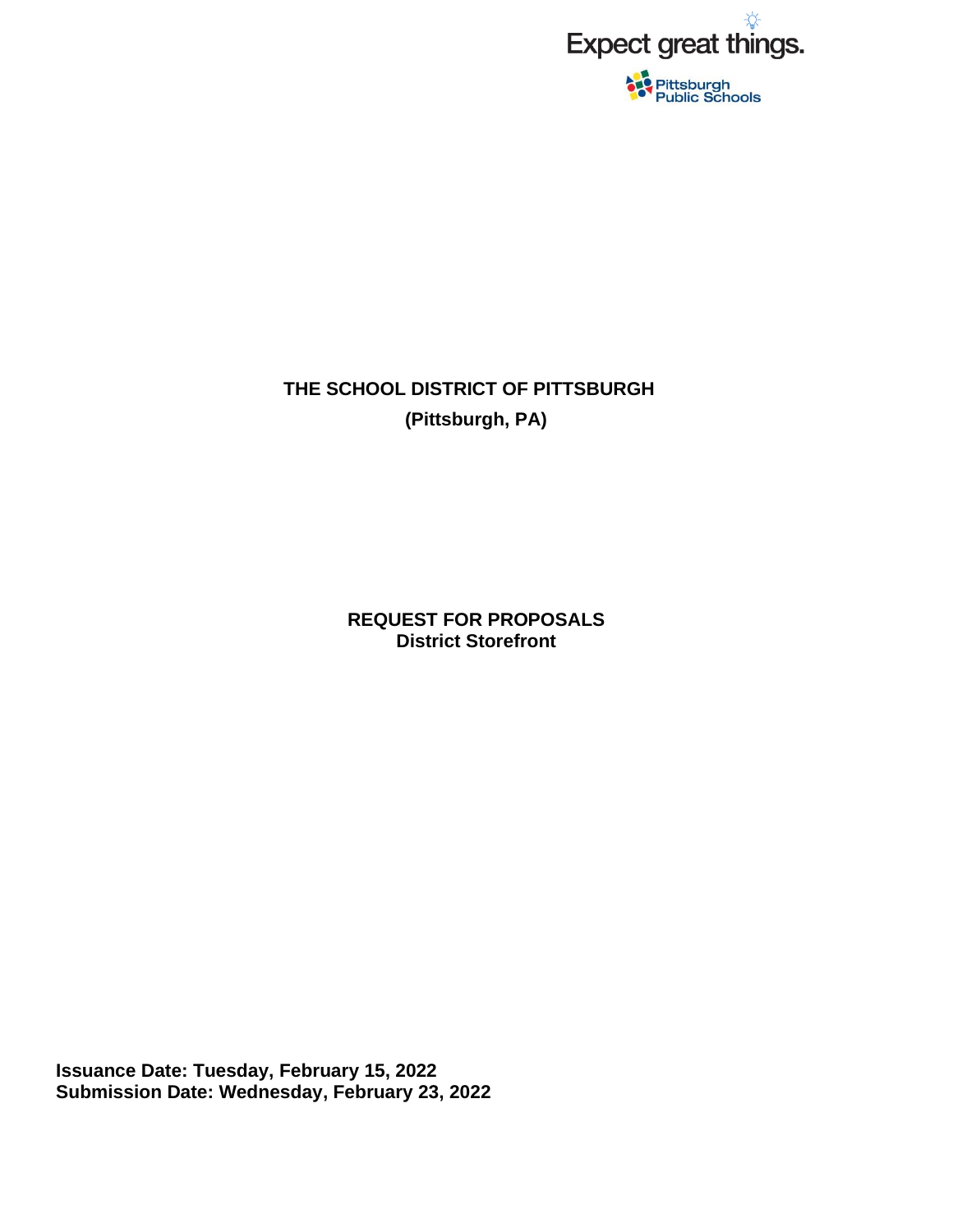# **Introduction**

The purpose of this Request for Proposals ("RFP") is to provide a firm the opportunity to present their qualifications, experience and conceptual approach to fulfill the needs of the School District of Pittsburgh's ("the District" or "School District") for an online store that will provide school district employees the ability to purchase miscellaneous stationary items such as letterhead, business cards, envelopes and an array of District branded promotional materials. The District anticipates selecting one highly-qualified and flexible vendor at a reasonable cost to successfully set up an online store. The vendor will enter into a three-year contract with an option for renewal. Merecedes J. Williams, Director Communications and Stakeholder Engagement will serve as the District's project manager for long-term engagement and will be the main point of contact throughout the engagement.

The goal of the project is to replace the District's current inefficient, cumbersome and unorganized manual process of ordering stationary items and promotional materials through an online store that ensures the District's graphic standards are followed consistently and there is a high-level of quality control. Additional RFP terms and conditions are outlined in Exhibit 2.

# **Timetable/Response Submittal**

The School District is requesting proposals from experienced and qualified firm(s) to provide an online store to the School District. Selection of the vendor will be made based on the proposals submitted and possibly oral interviews, if needed. A tentative timetable for the selection process is provided below:

| Tuesday, February 15, 2022 | Release of RFP |
|----------------------------|----------------|
|                            |                |

- Wednesday, February 23, 2022 Receipt of Proposals
- **Monday, February 28, 2022** One (1) Hour Virtual Interviews
- **Wednesday, March 23, 2022** Legislative Approval by Board of School Directors

**Upon the release of this RFP and during the conclusion of the selection process, there shall be no communication between any prospective respondents and/or their lobbyist(s), agent(s) with any staff of the School District, or any elected representatives or other appointed official of the School District and/or their staff, except as provided for in the RFP. Any violation of this provision by any prospective firm and/or its agent shall be grounds for immediate disqualification**.

All proposals for an online store shall be addressed to Merecedes J. Williams, Director of Communications and Stakeholder Engagement and delivered to the School District of Pittsburgh Offices located at 341 S. Bellefield Avenue, Pittsburgh, PA 15213. All proposals must be submitted to the District's front office security staff at the entrance at the address above. One (1) original and four (4) copies of the proposal shall be prepared and submitted to the School District in such form as is set forth in this RFP by 12:00 PM on Wednesday, February 23, 2022. Proposals, including any/all attachments, cover letter and tabs should not exceed twenty-five (25) pages in length on 8 ½" X 11" paper, single spaced using a minimum font size of 10 pt. A digital copy of the proposal should be emailed to [mwilliams4@pghschools.org.](mailto:mwilliams4@pghschools.org)

Proposals should be submitted in accordance with the instructions detailed below. The School District reserves the right to select a proposal in its entirety or some portion(s) thereof. Furthermore, the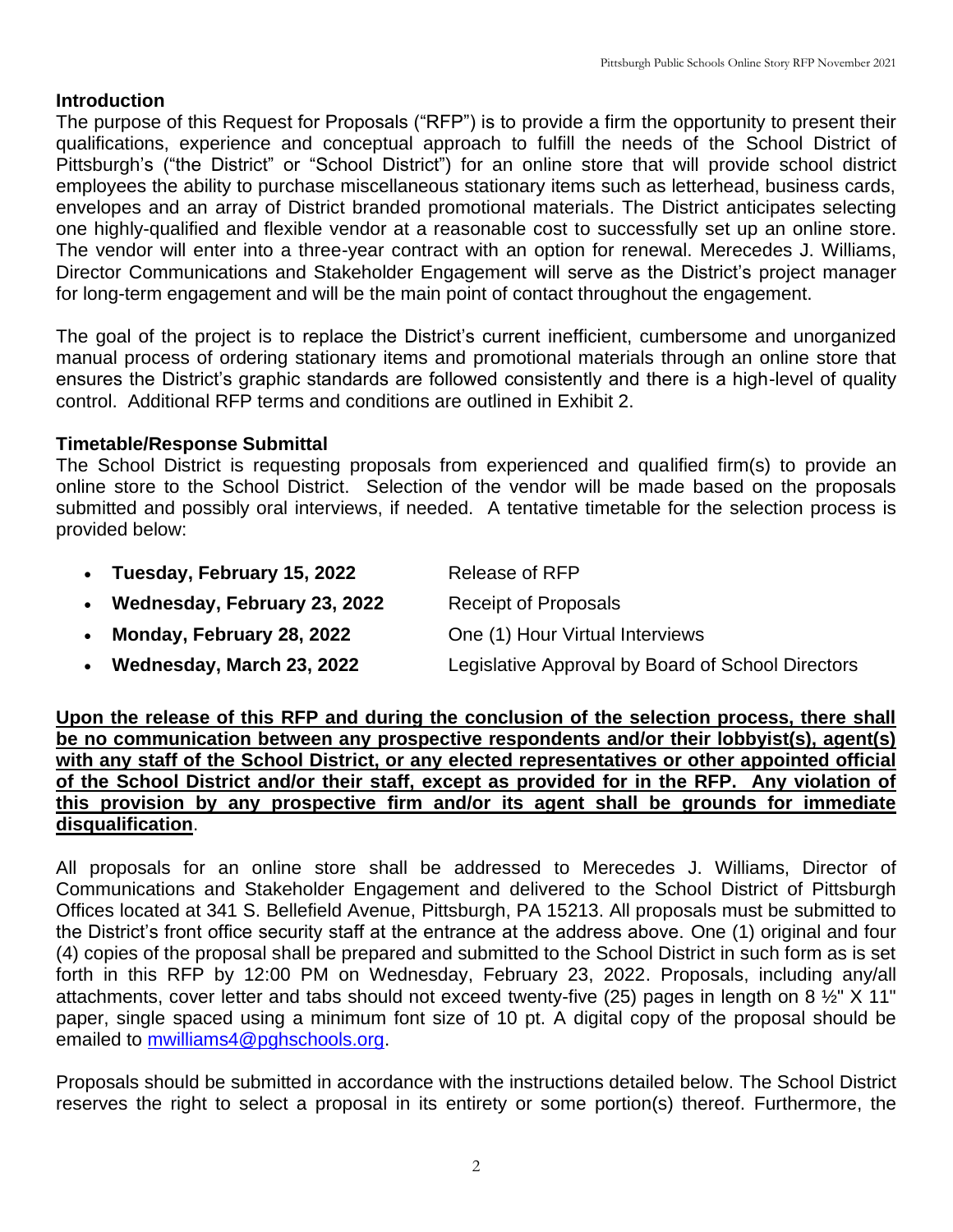School District reserves the right to reject any and all proposals and to waive irregularities. The District's Purchasing Agent reserves the right to negotiate any and all terms and conditions proposed.

Any questions regarding this RFP should be emailed to Merecedes J. Williams, Director of Communications and Stakeholder Engagement at **mwilliams4@pghschools.org**.

# **Specific Response Requirements**

Responses should address the following questions or requests for information and be organized so that the specific questions or requests for information each begin on a new page with the question repeated at the top of the page.

# **I. Cover Letter**

Each proposal should be accompanied by a letter of transmittal which summarizes key points of the proposal and which is signed by an authorized officer.

# **II. Firm Experience and Qualifications**

- A. Please provide an overview of the firm and its qualifications. Please include the location of the firm's office(s) in the Commonwealth of Pennsylvania.
- B. Describe the firm's relevant experience in providing an online store for the past 2 years for the following categories:
	- 1. All Pennsylvania school districts,
	- 2. All Pennsylvania local government units,
	- 3. Any other relevant organizations.
- C. Provide a sample or provide access to an existing online store platform developed by your firm.
- D. Provide three references with contact information.

# **III. Service Team**

Provide brief resumes for the following individuals who will be assigned to the School District's engagement, including any relevant experience for each individual. Please include only those individuals who will work on the School District's account.

- A. The senior person who will assume the day-to-day management of setting up an online store.
- B. Other members of your team assigned to the project and the specific role that each can be expected to play. Specifically, the person or persons who will be responsible for maintaining the online store once completed and/or the individual or individuals that will be responsible for setting up stationary templates and promotional materials.

# **IV. Plan of Work**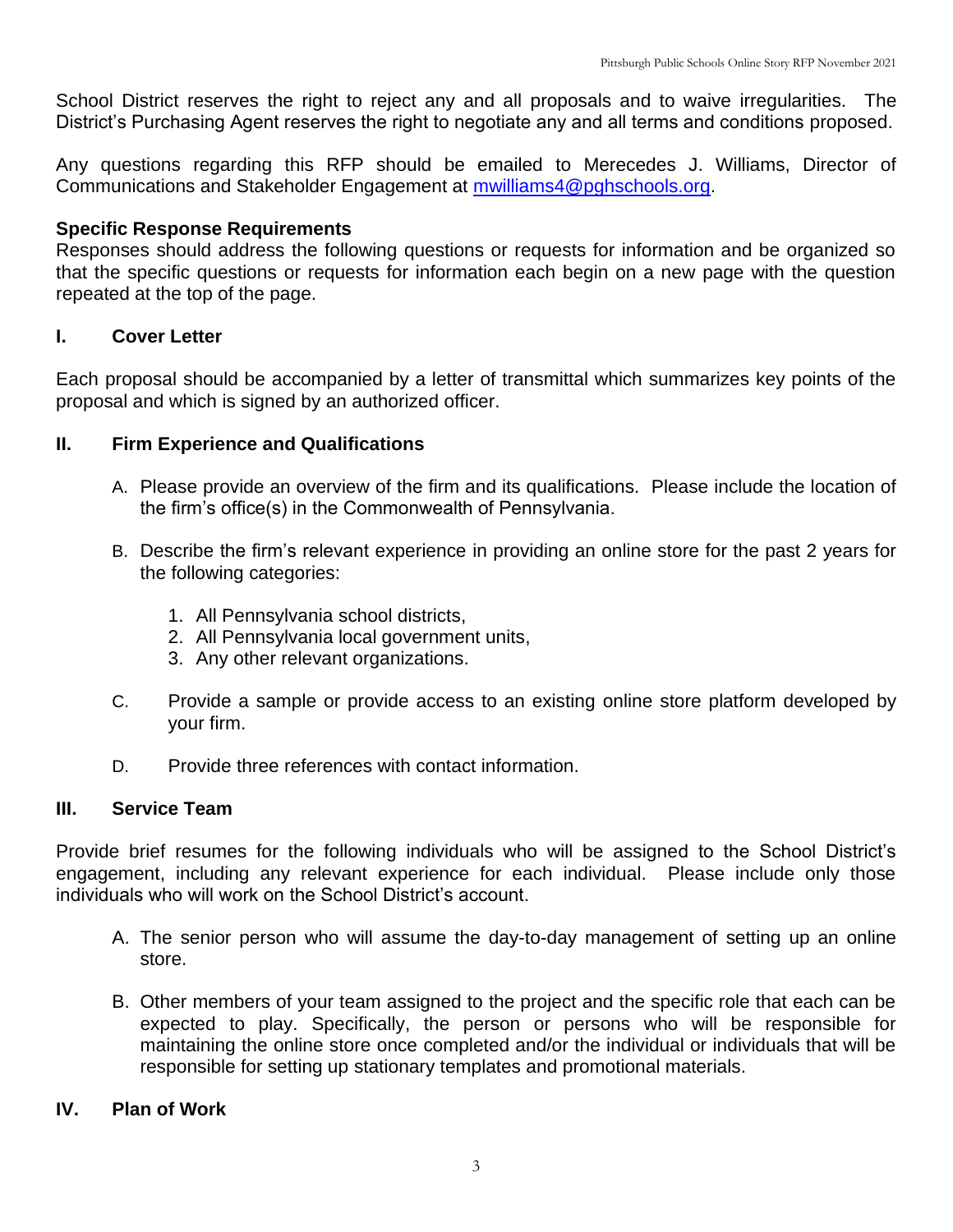Please provide a detailed plan of work for the School District's engagement. The major pieces are setting up an online store for miscellaneous stationary package including but not limited to 150 letterhead/envelope templates, business card access for all District employees and District branded promotional items such as mugs, pens, t-shirts, hats, bags, etc. As part of the scope of work, the vendor should address their firm's ability to be flexible and have a close working relationship with the District's Communications and Marketing Team to bring the project successfully forward to completion. **The firm must be able to meet in person or hold a conference call with designated District staff to resolve any issues within a 24-hour response time to meet any critical issues with the online storefront.** 

The plan of work should take into account Exhibits 1 and 2 attached.

# **V. Firm Information/Equal Employment Opportunity**

- A. Describe your firm's equal employment opportunity policies and programs.
- B. Has your firm or any of its employees, or anyone acting on its behalf, ever been convicted of any crime or offense arising directly or indirectly from the conduct of your firm's business or have any of your firm's officers, directors or persons exercising substantial policy discretion ever been convicted of any crime or offense involving financial misconduct or fraud? If so, please describe any such convictions and surrounding circumstances in detail.
- C. Has your firm, or any of its employees, or anyone acting on its behalf, been indicted or otherwise charged in connection with any criminal matter rising directly or indirectly from the conduct of your firm's business which is still pending or have any of your firm's officers, directors or persons exercising substantial policy discretion been indicted or otherwise charged in connection with any criminal matter involving financial misconduct or fraud which is still pending? If so, please describe any such indictments and surrounding circumstances in detail.
- D. Please describe (i) any material financial relationships that your firm or any firm employee has with any financial advisory firms, insurance companies, investment banks or law firms or other persons or entities that may create a conflict of interest in acting as an independent contractor to the School District; (ii) any family relationship that any employee of your firm has with any public servant that may create a conflict of interest, or the appearance of a conflict of interest in acting as an independent contractor to the School District and (iii) any other matter that your firm believes may create a conflict of interest or the appearance of a conflict of interest in acting as an independent contractor to the School District. Please describe any procedures your firm either has adopted, or would adopt, to assure the School District that a conflict of interest would not exist for your firm in the future.

#### **VI. Fee Proposal**

Please provide a fee structure that your firm would propose to provide the services to the School District based on our requirements outlined in Exhibits 1 and 2.

The fee proposal must be broken down for each of the elements of the project outlined in Exhibit 1.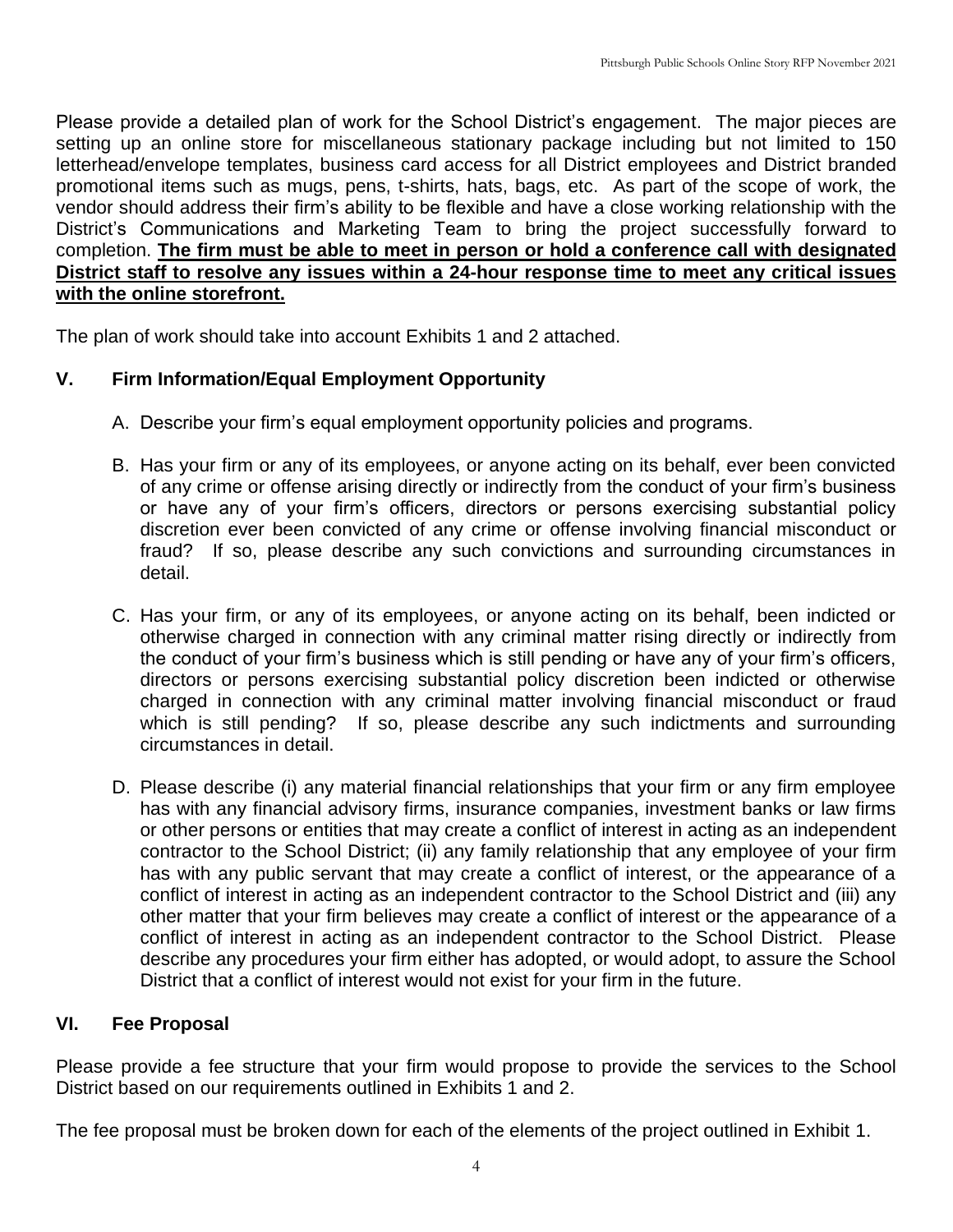The District reserves the right to withhold reasonable retainage not to exceed 10% of the total cost of the engagement until all work is completed.

#### **Evaluation Criteria and Selection Process**

The contract(s) will be awarded to the qualified vendor whose proposal is most advantageous to the School District. Thus, while the points in the evaluation criteria indicate their relative importance, the total scores will not necessarily be determinative of award. Rather, the total scores will guide the School District in making an intelligent award decision based upon the evaluation criteria.

The School District reserves the right to request oral presentations from those firms determined to be in a competitive range and shall use the information derived from these oral presentations, if any, in its evaluation. Oral presentations, if requested, will be held the week of November 15-17.

The School District anticipates selecting one vendor for the project using the following criteria to determine which firm meets the needs of the School District best.

| <b>Online Store</b>                                                     | <b>Points</b> |
|-------------------------------------------------------------------------|---------------|
| Ability to Meet the Specific Needs of the School District of Pittsburgh | 25            |
| <b>Experience and Qualifications</b>                                    | 15            |
| <b>Technology Ability and Supports</b>                                  | 15            |
| Implementation Work Plan                                                | 15            |
| Fee Structure                                                           | 30            |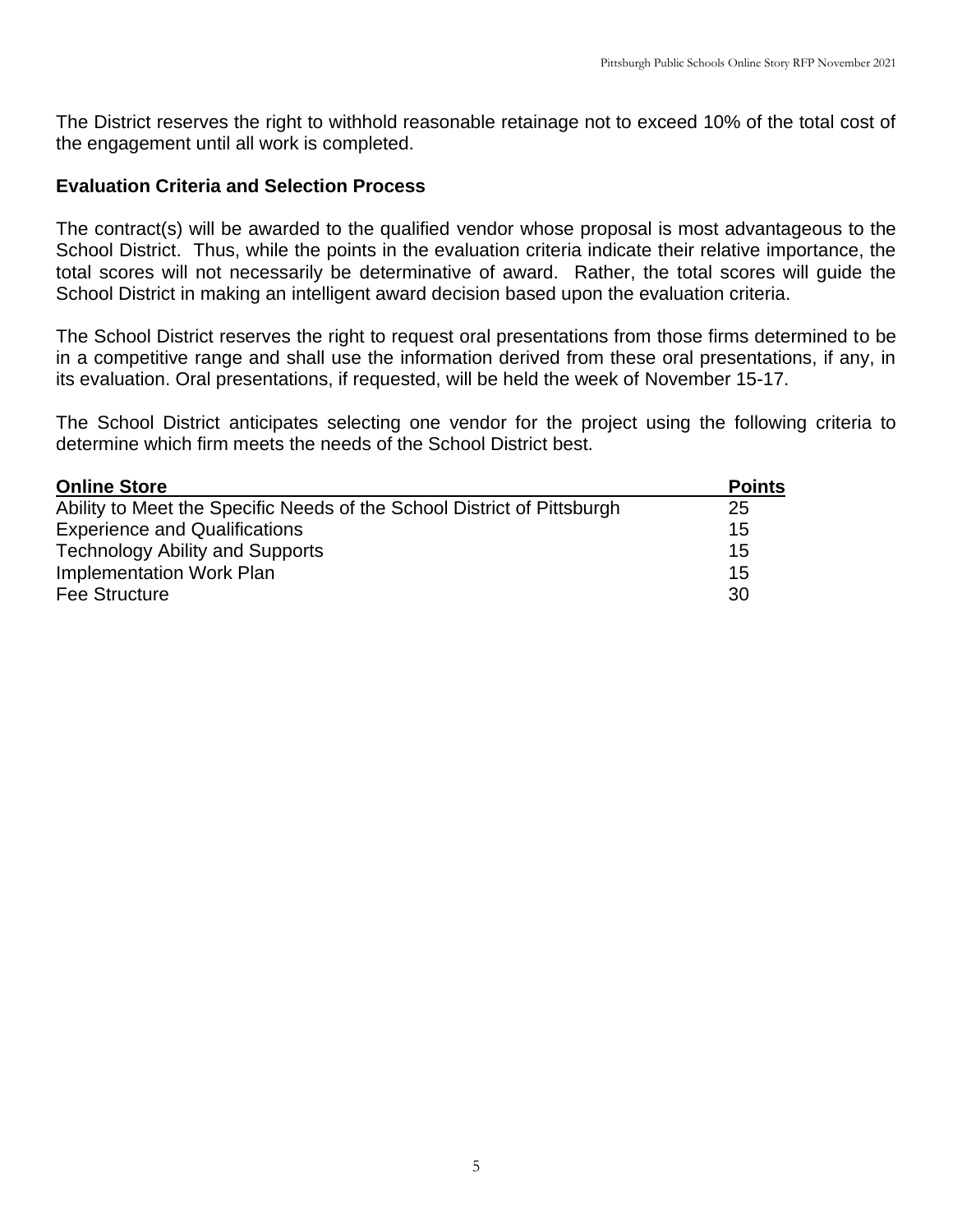#### **Exhibit 1: Pittsburgh Public Schools Online Store**

The District's schools and departments depend on its stationery products and promotional materials for school and district marketing, mailings, correspondence, and family and community outreach. The District is seeking a vendor that provides an on-line process for the receiving and delivering of stationery orders to replace its current manual process. The vendor will be expected to demonstrate the ability to provide a flexible online platform that is mobile-friendly, easy to use, and can be branded to look like a District site. The vendor must be able to guarantee inventory management, staff permissions and report capabilities on usage, payment history, and product purchase history. The end-user must be able to navigate and process orders with little direction. The vendor must guarantee and deliver high-quality stationery and promotional material in a timely manner. It is critical that District's graphic standards and editorial guidelines are followed. Refer to Attachment A - Pittsburgh Public Schools Graphic Standards Manual for more details.

The awarded contractor must have a flexible, user-friendly web-based electronic document management, ordering and customer fulfillment system that will allow authorized School District of Pittsburgh employees to do the following while on-line:

- Place an order
- Review existing documents and promotional materials
- Add documents and promotional materials to the order
- Specify quantity
- Specify paper stock
- Specify size of finished product
- Specify packaging (i.e. mailing labels on roll or sheet)
- Specify shipping address
- Provide a history look up for previous orders placed to reduce time reentering previous order
- Use District purchasing credit card for orders
- Submit purchase order for orders or provide alternative solution aligned with District guidelines
- Check status of order

The awarded vendor must also be able to provide the following:

- **Document Creation:** Create master templates, free of charge, for stationery as specified by the School District of Pittsburgh's graphic standards. All stationary templates and promotional materials must meet school naming convention, font, kerning, leading, font size, position, spacing, color and style specifications of the School District of Pittsburgh. The templates will be a combination of static and fill-in fields. The template and logo design will be provided by the Office of Marketing & Communications, but the programming will be the responsibility of the vendor.
- **Update Documents**: Update document information, change status, upload additional files/and or replace existing ones.
- **Proof Documents:** Provide PDF proofs for client to view before ordering.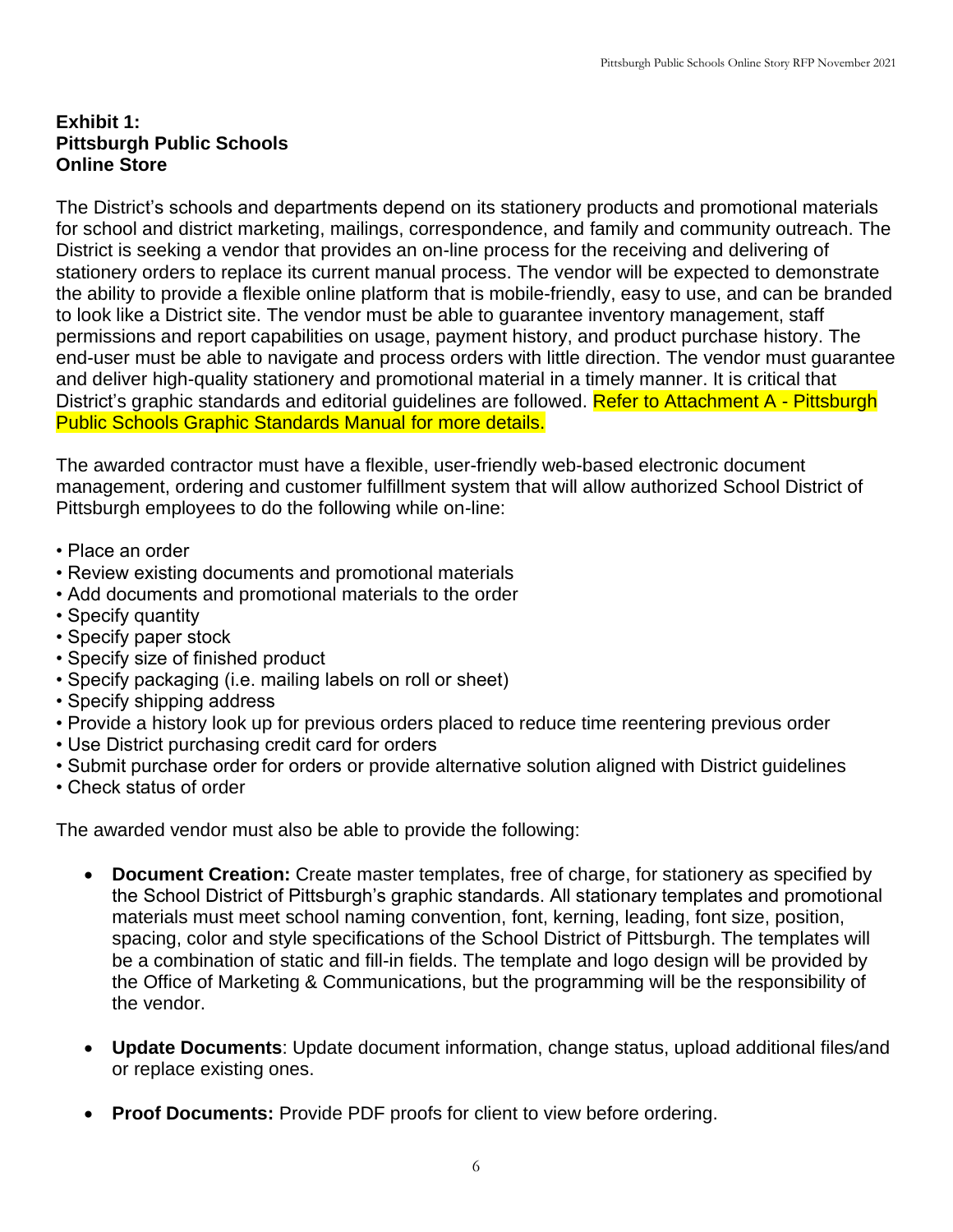- **Prices and Quantities**: The vendor must provide the following pricing:
	- o Cost of developing an on-line store
	- o Cost of annual maintenance
	- o Cost of changing existing templates during the contract period
	- o Cost of changing or adding promotional products during the contract period

Any change in pricing to any items must receive prior approval from the Office of Marketing & Communications. A minimum of one year must pass before a price increase can go into effect and justification for increase must accompany request.

- **Control Users**: Review existing users, add new and update existing users, specify who can access what areas(s), what materials a user can order, and set order limits. The Office of Marketing & Communications must have access to review reports on orders, document usage, user's activities, etc.
- **Quotes:** The awarded contractor will provide quotes on all stationery items.

#### **Stationary Package:**

**Sample of Template List:** There are between 75 and 100 basic templates currently in use. The logos below are used specifically for those products developed for departmental use.

#### **Master Logo**

Pittsburgh Public Schools Logo

#### **School Mascots (must always be positioned with Pittsburgh Public Schools logo)**

#### **Department/Program Logos (must always be positioned with Pittsburgh Public Schools logo)**

Note: The District has 54 schools and 4 early childhood centers. Although not all schools or departments have mascots, vendor must offer ability to add additional mascots and promotional materials as established.

The Office of Communications and Marketing will monitor vendor performance. Of particular importance to the District are the following dimensions of performance:

- The firm's ability to meet develop an online story in the timeline proposed
- The firm's ability to honor the quoted price unless caused by a change authorized by the **District**
- The firm's ability to meet promised delivery times
- The firm's ability to meet quality expectations, including when applicable, color registry
- The firm's ability to submit timely and accurate invoices
- The firm's ability to comply with the District's graphic standards
- The firm's ability to meet other service and quality performance expectations

Should an award contractor have difficulties in delivering their performance promises, the parties will meet to develop an improvement plan. Continuing difficulties after these efforts could result in termination of the contract with vendor.